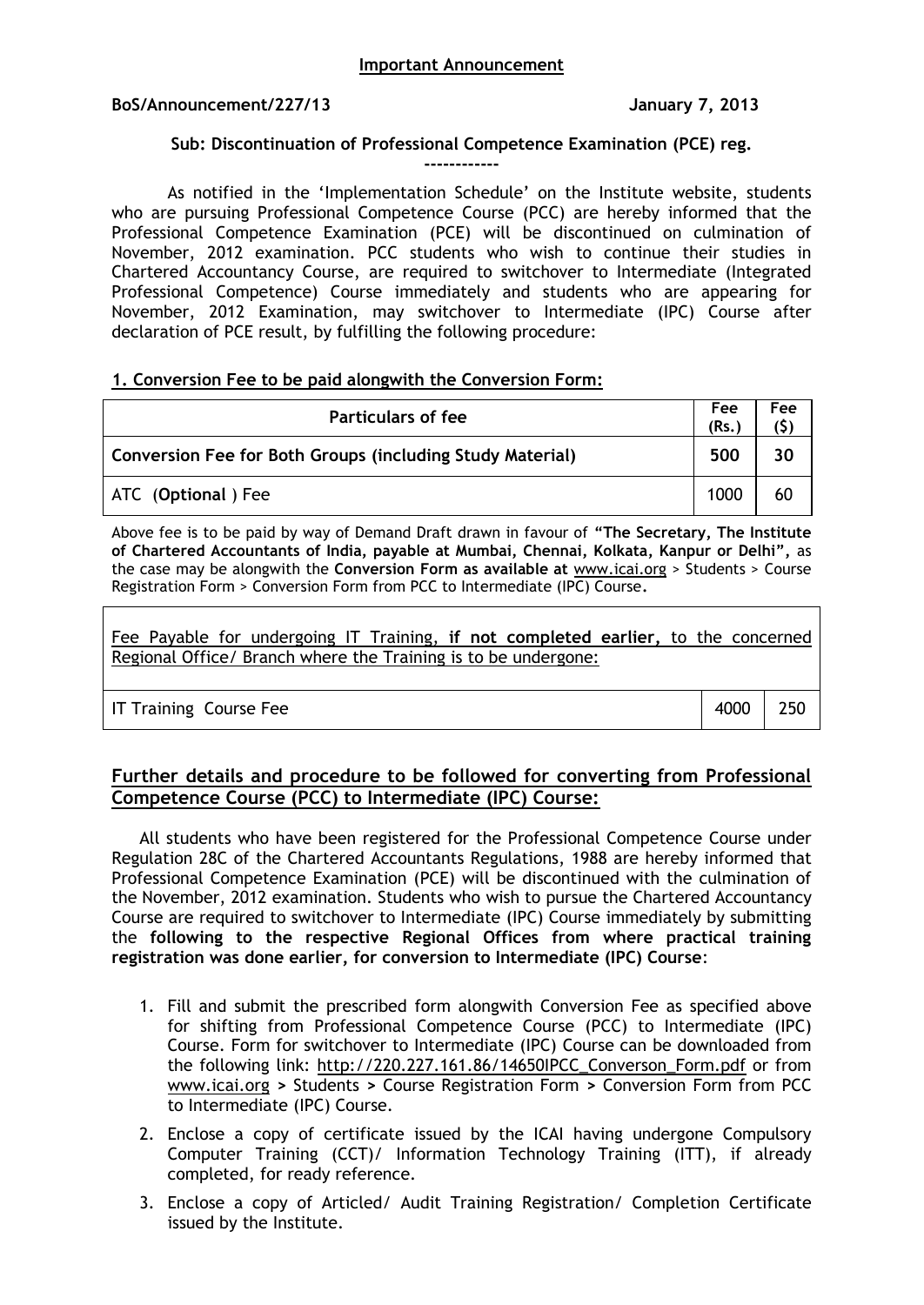**2. Eligibility Requirement to appear in Intermediate (IPC) Examination after conversion:** Professional Competence Course (PCC) students would be eligible to appear in the Intermediate (IPC) Examination on fulfilling the following requirements:

- (a) Undergo 100 hours Information Technology Training (ITT), if not completed earlier;
- (b) Completion of nine months practical training (which include concurrent study course for a period of eight months) – students who are not fulfilling the above requirement (i.e. has served less than 9 months of articled training), shall be required to re-register for practical training and complete nine months so as to become eligible for appearing in the Intermediate (IPC) Examination;

**It is clarified that students who are converting from PCC to Intermediate (IPC) Course are required to undergo articled training for a period of three and half years (3½);**

(c) Orientation Course is exempted for PCC students converting to Intermediate (IPC) Course.

# **3. Validity of Exemption and Validity of One of Groups Passed in Professional Competence Examination (PCE):**

(a) Students who have passed one of the groups under Professional Competence Examination (PCE) will get paper wise exemption (**NOT group wise exemption**) in the Intermediate (IPC) Examination. Those students, who have passed one of the groups earlier, will have to register for both groups of Intermediate (IPC) Course and have to appear and pass under 'Unit Scheme' of Intermediate (IPC) Examination. Details of 'Units' are given hereunder.

## **UNIT SCHEME UNDER INTERMEDIATE (IPC) EXAMINATION**

### **DETAILS OF PAPERS IN WHICH CANDIDATES ARE RE QUIRED TO APPEAR AND PASS IN ONE SITTING AS A UNIT CANDIDATE IN INTERMEDIATE (IPC) EXAMINATION**

 $\overline{1}$ 

| STUDENTS WHO HAVE PASSED GROUP-I OF PROFESSIONAL COMPETENCE EXAMINATION                                           |                                                                                         |                                                                                                                                                                                                    |  |  |
|-------------------------------------------------------------------------------------------------------------------|-----------------------------------------------------------------------------------------|----------------------------------------------------------------------------------------------------------------------------------------------------------------------------------------------------|--|--|
| Student to pass Group I of                                                                                        | Student to pass Group II of                                                             | Student to pass Both Groups of                                                                                                                                                                     |  |  |
| Intermediate (IPC) Course has to                                                                                  | Intermediate (IPC) Course has to                                                        | Intermediate (IPC) Course has to                                                                                                                                                                   |  |  |
| appear                                                                                                            | appear                                                                                  | appear                                                                                                                                                                                             |  |  |
| <b>UNIT - 4</b><br>Group I Paper 3 : Cost Accounting<br>and Financial<br>Management<br>Group I Paper 4 : Taxation | UNIT - 6<br>Group II Paper 7 : Information<br>Technology and<br>Strategic<br>Management | $UNIT - 8$<br><b>Group I Paper 3 : Cost Accounting</b><br>and Financial<br>Management<br>Group I Paper 4 : Taxation<br>Group II Paper 7 : Information<br>Technology and<br>Strategic<br>Management |  |  |